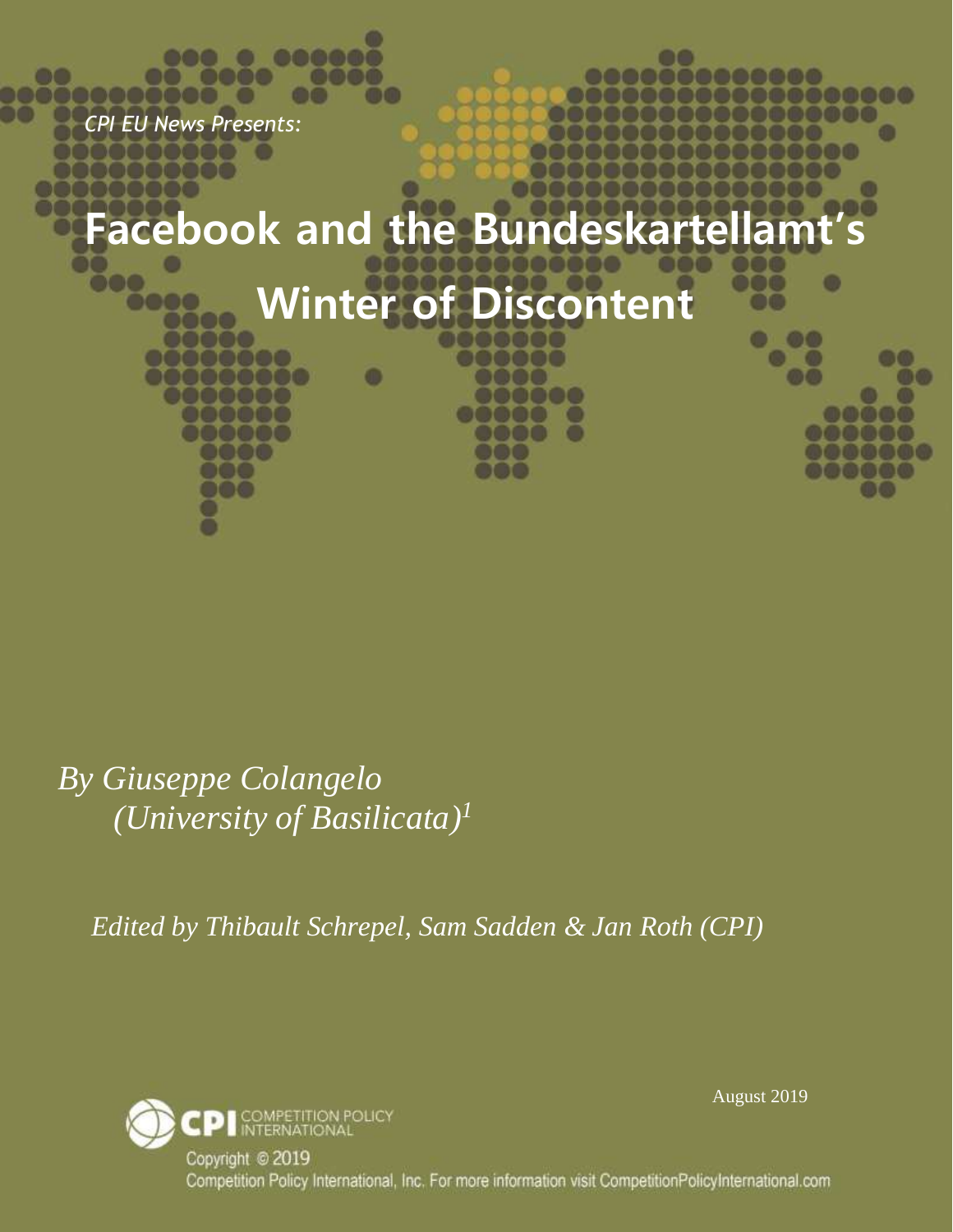#### **Introduction**

After a three-year investigation, the German Facebook saga is not over yet. As in the well-known TV series, "winter is coming" for the Bundeskartellamt ("FCO"). On August 26, 2019, the Higher Regional Court ("OLG") of Düsseldorf suspended the FCO's landmark Facebook decision, expressing "serious doubts" about its legal basis.<sup>2</sup> According to the OLG, the decision lacks "meaningful findings" and relies on unconvincing arguments that are "without substance" and "meaningless."

The OLG verdict marks the second massive setback for the FCO this year, just after the annulment of its Booking.com decision on price parity clauses.<sup>3</sup> However, the suspension and the findings are preliminary. The President of the FCO, Andreas Mundt, announced the competition authority will file an appeal to the Federal Supreme Court ("BGH").

## **The Bundeskartellamt Investigations**

On February 6, 2019 the FCO found Facebook's data policy to be abusive, claiming that, by making the use of its social networking service conditional upon users granting extensive permission to collect and process their personal data, Facebook unlawfully exploited its dominant position in the German market for social networks.<sup>4</sup>

According to the FCO, due to its market position, Facebook's users cannot switch to other social networks with minimal effort or an equal level of satisfaction. Thus, in designing its business model, Facebook must comply with special obligations, one of these being that it should use adequate terms of service without exploiting its lockedin users.

The FCO held that Facebook failed to make its users fully aware of the fact that it collected their personal data from sources other than the Facebook platform and, then, merged them with data gathered on its own platform, all with the ultimate aim of detailing their online profiles better than its competitors could. Indeed, if a third-party website has embedded Facebook products such as the "like" button or a "Facebook login" option, or use analytical services such as Facebook Analytics, data will be transmitted to Facebook via application programming interfaces ("APIs") as soon as the user visits that third-party's website. Thus, through APIs, data are transmitted to, collected, and processed by Facebook even when a Facebook user visits other websites.

Further, according to the FCO, Facebook put its users in the position of having to either accept the above data policy or refraining from using Facebook in its entirety. Because of Facebook's dominant position, even well-informed users would not have been able to voluntarily consent to the Facebook's data policies, fearing the alternative of no longer being able to access Facebook. Therefore, the FCO concluded that Facebook's conduct violated European General Data Protection Regulation ("GDPR") rules by violating users' rights to control the processing of their personal data, and of the constitutional right to "informational self-determination". Against this background, the FCO considered Facebook's dominant position to be a key element of this privacy violation. Hence, the FCO established a link between the established antitrust concept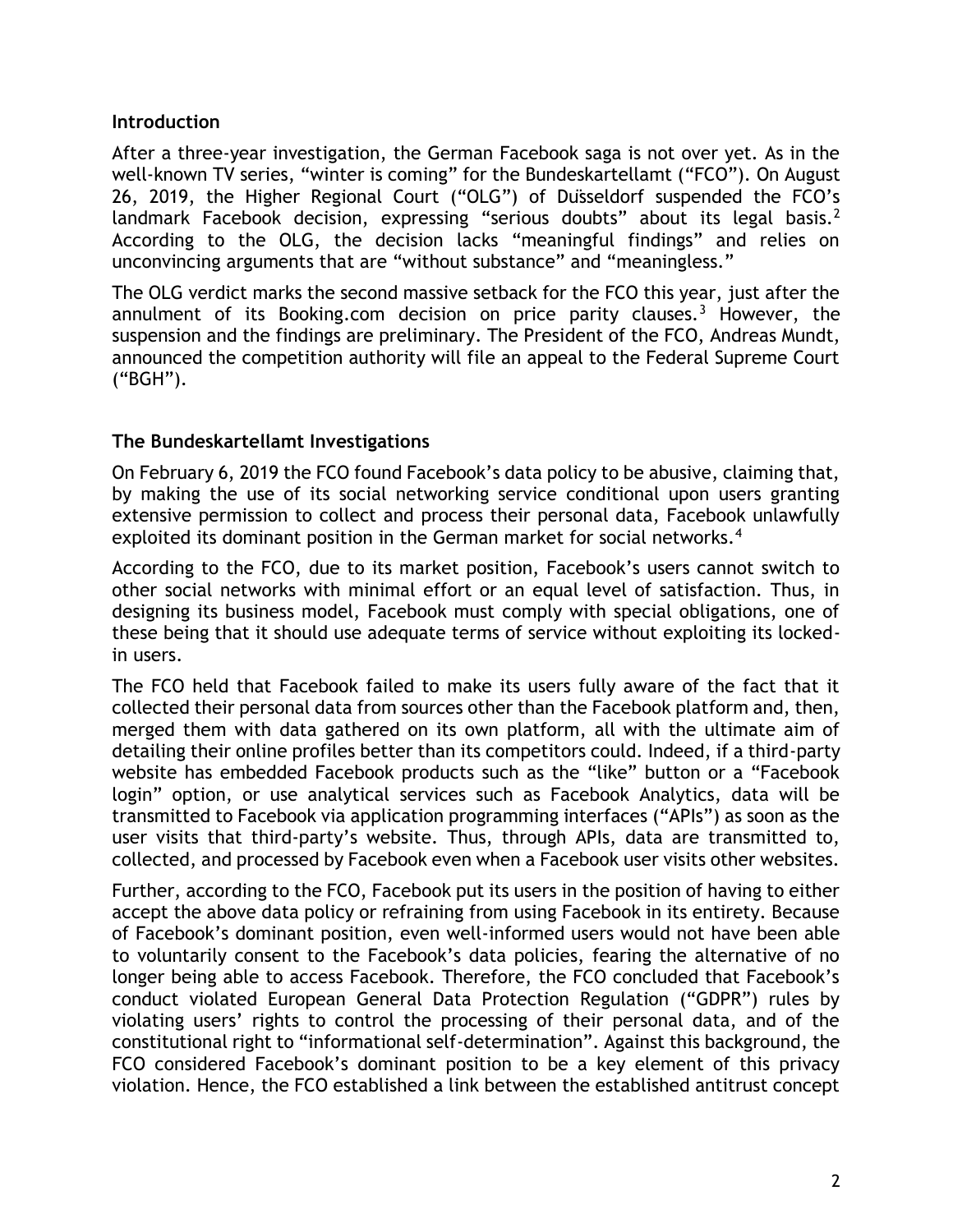of market power and traditionally distinct privacy issues related to information disclosure and individual awareness.

To this end, the FCO relied on the general clause of Section 19(1) of the German Competition Act ("GWB"). According to that provision, competition law applies in every case where one bargaining party is so powerful that it can dictate the terms of a contract, with the end result being the abolition of the contractual autonomy of the other bargaining party. In addition, the FCO maintained that where access to users' personal data is essential for a company's market position, the question of how that company handles personal data affects the way in which it competes. If a dominant firm collects and analyzes user data pursuant to exploitative terms and conditions, it also violates antitrust law by acquiring an unfair competitive advantage over firms that adhere to the GDPR.

In prohibiting Facebook's conduct, the FCO held that individual Facebook-owned services can continue to collect data. However, where users do not voluntarily consent to data combination between different services, the data must remain within that service and cannot be processed in combination with Facebook data. And in the case of data from third party websites, both the collection of data and their combination with Facebook data requires further voluntary consent to be obtained from users. In other words, without users' consent, data processing for each service must take place in separate process. As a consequence, the FCO required Facebook to adapt its terms of service and data processing.

## **The Decision of the Higher Regional Court of Dusseldorf**

The OLG of Düsseldorf dismantled the entire reasoning of the FCO decision, holding that the contested data policy did not give rise to any relevant competitive harm. The OLG rejected both the existence of an exploitative abuse to the detriment of Facebook's users and an exclusionary abuse to the detriment of actual or potential Facebook competitors.

With regard to the alleged exploitative abuse, the OLG held that FCO did not carry out sufficient investigations into "as-if-competition" (i.e. the counterfactual situation) and, as a result, made no meaningful findings on the issue of what would have occurred under "competitive" conditions.<sup>5</sup> The FCO failed to assess the counterfactual, hence it could not argue that Facebook's terms and conditions deviate from those that a company in a competitive market would impose.

Further, the OLG found the FCO's allegation that Facebook's business terms resulted in a loss of users' control over their data and a violation of a constitutionally protected right to informational self-determination unconvincing.<sup>6</sup> Indeed, the contested data processing was carried out with the user knowledge, and there was no evidence to support the contention that Facebook obtained user consent through coercion, pressure, exploitation of a weakness of will, or other unfair means. As the OLG put it, "[t]he fact that the use of the Facebook network is linked to the consent to the use of additional data does not mean a loss of control on the part of the user and does not constitute a predicament for the user. It merely requires weighing up the benefits of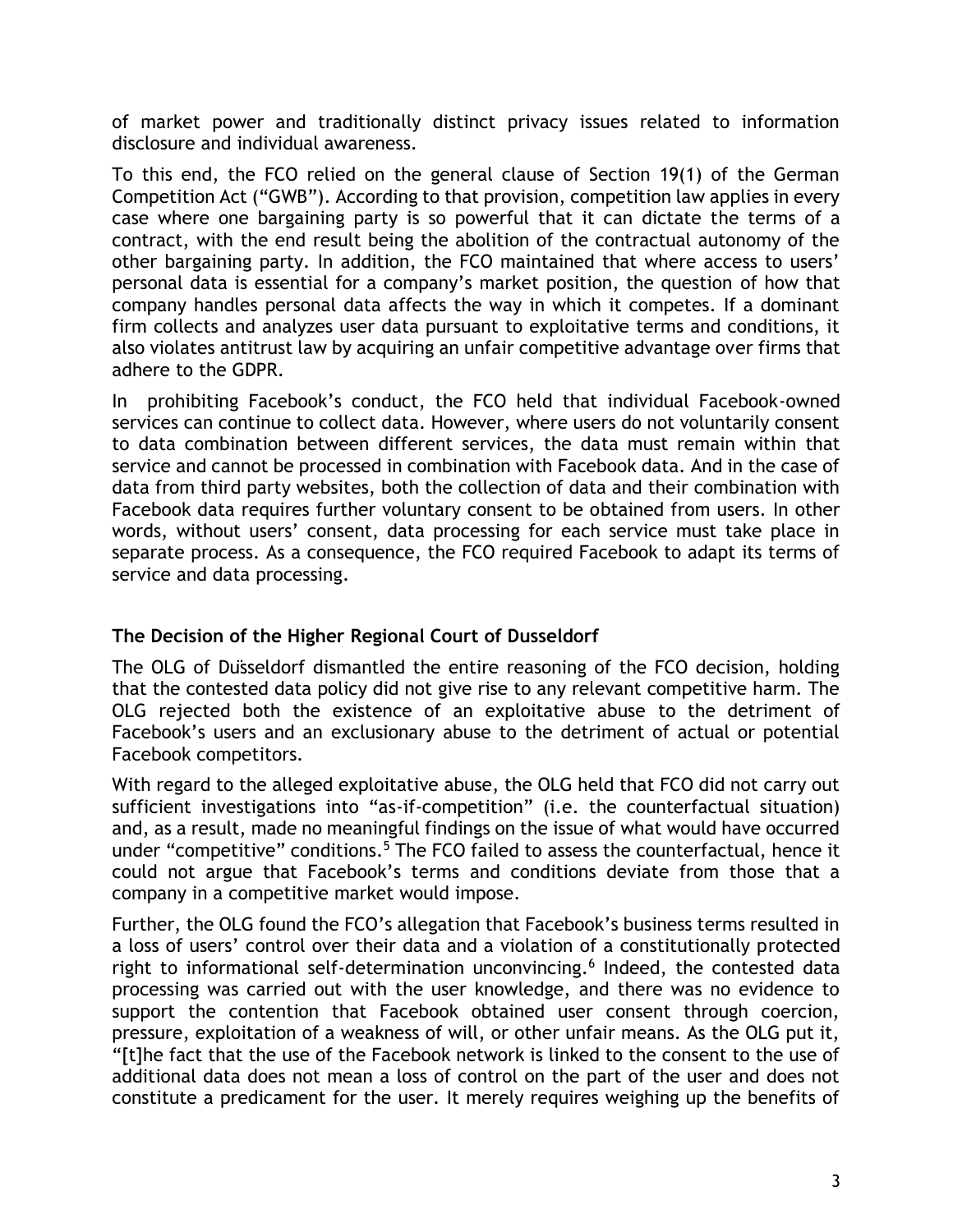using a social network financed through advertising (which hence is free) against the consequences associated with the use of the additional data by Facebook."<sup>7</sup> Users can undertake such balancing without being unduly influenced, and do so completely autonomously, according to their own preferences and values.

According to the OLG, the FCO was "merely discussing a data protection issue, and not a competition problem."<sup>8</sup> Facebook's alleged abuse of market power was based only on the assumption that its data policy was contrary to data protection law. However, even if Facebook's contested policy did breach data protection rules, that would not necessarily also constitute an infringement of competition law. An abuse of dominance, under both EU law (Article 102 TFEU) and German law (Section 19 GWB), requires anticompetitive conduct, and hence damage to competition.<sup>9</sup> Indeed, under competition law, dominant undertakings bear a special responsibility only not to damage competition, not to comply with the entire legal system by avoiding any violation of the law.<sup>10</sup>

In sum, the OLG held that a causal link between dominance and abusive conduct, or at least the anticompetitive effects of given conduct, is absolutely necessary. The FCO failed to connect Facebook's alleged market dominance and the alleged infringements of data privacy rules.<sup>11</sup> Through its reasoning, the Court introduced a distinction between "behavioral" and "normative" causality.<sup>12</sup> According to the latter, an abuse of a dominant position can be assumed whether it leads to a structural weakening of competition at the expense of current or potential competitors. In such cases, a connection between abuse and market power is regarded as sufficient in the sense of causality of results. This type of assessment typically relates to exclusionary abuses. Such normative causality is not sufficient for exploitative abuses since they do not affect the market structure, hence their effects on consumers are unrelated to dominance.

The OLG held that Facebook's conduct did not constitute an exclusionary abuse either. Indeed, the OLG held that the FCO's conclusion that Facebook's processing of the contested data increased entry barriers for Facebook's rivals was "not comprehensible."<sup>13</sup> It is not self-evident to what extent the processing of additional data should make it difficult or impede market entry by Facebook's rivals. Although the OLG did not rule out that Facebook's processing of additional data may secure its market position, as it is is financed by advertising (and the scope and quality of the user data are relevant for generating advertising income), whether a market entry barrier actually exists or is reinforced requires "closer review and more detailed demonstration."<sup>14</sup>

According to the OLG, the FCO also failed to provide reliable information on the extent to which the use of data could enable Facebook to increase advertising revenues to finance its social network. This analysis would be indispensable because the key for successful market entry is not generating the highest possible advertisement income, but quickly gaining a sufficient number of users.<sup>15</sup> The OLG also noted a "drastic lack of reasoning" concerning the risks of Facebook leveraging dominance from the market for social networks to another market for online advertising for social media.16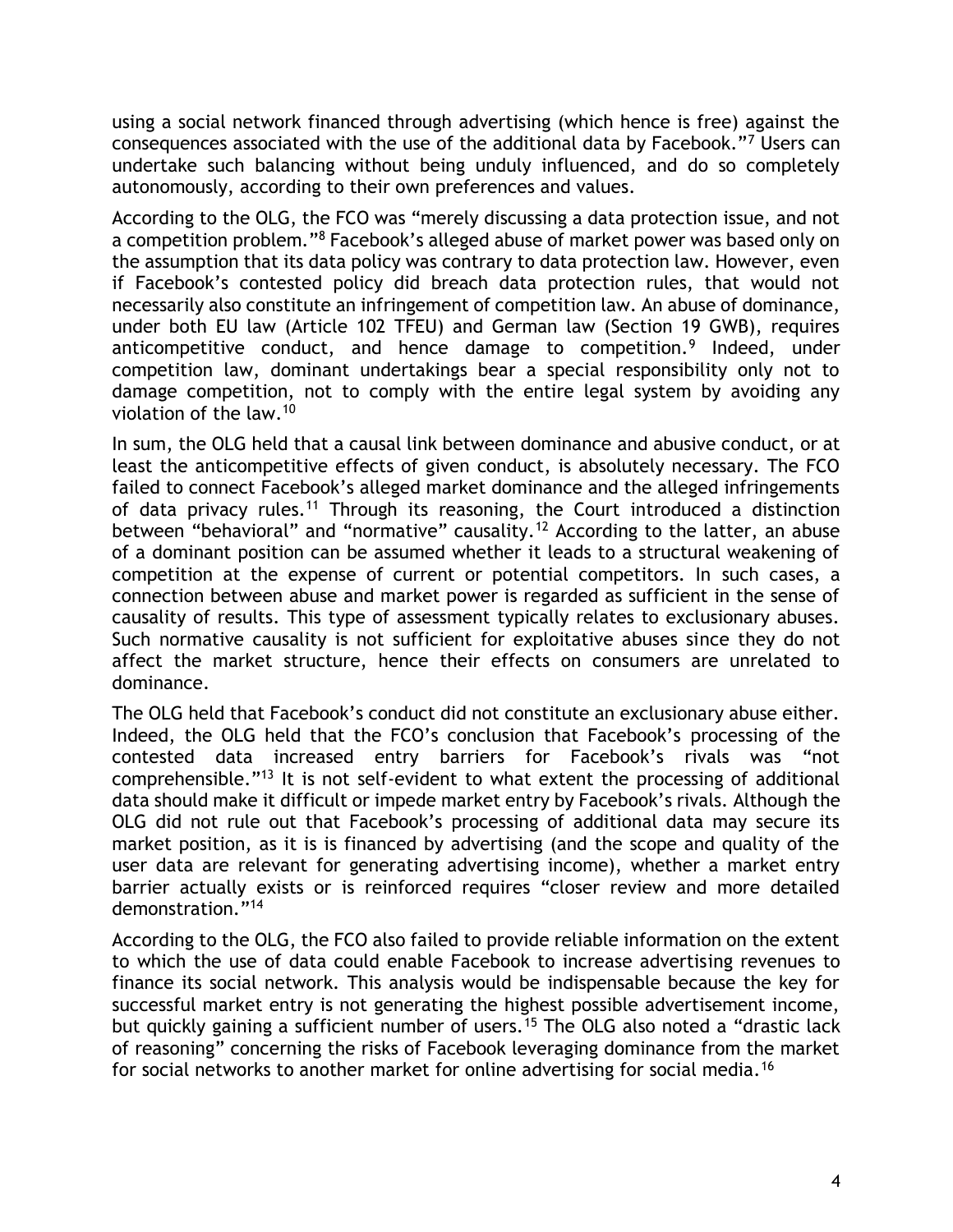#### **Back to the Basics**

From the outset of the German Facebook investigation, commentators raised concerns about the commingling of data protection law with antitrust law.<sup>17</sup> To be clear, no one contests the commercial importance that user data holds for digital platforms, or that privacy constitutes an increasingly important component of non-price competition. The critical point pertains to the gap between the objectives of privacy and competition law, respectively.

Against this background, the FCO's decision has raised the specter of parties using concerns surrounding "big data" as an opportunity to pave the way for a new wave of cases where privacy violations are dressed up as antitrust violations. Indeed, in examining whether Facebook's data policy was appropriate pursuant to the GDPR, the FCO acted as a self-appointed enforcer of data protection rules, finding the existence of a privacy violation previously undetected by any data protection authority, and interpreting data protection rules in a restrictive way that goes far beyond the limits of its legal competence. Further, by placing a special privacy responsibility on dominant firms, the FCO's approach is rooted in the idea that virtually every legal infringement by a dominant firm could amount to an antitrust violation.<sup>18</sup>

For these reasons, the decision of the OLG is welcome. By stating that that under both EU and German law, damage to competition is required for an antitrust infringement, and recalling that dominant undertakings carry a special responsibility only as regards competition, the Court has set competition enforcement back on track.

However, the Facebook saga is not over, as the FCO has lodged an appeal with the Federal Supreme Court. So, stay tuned for the next episode.